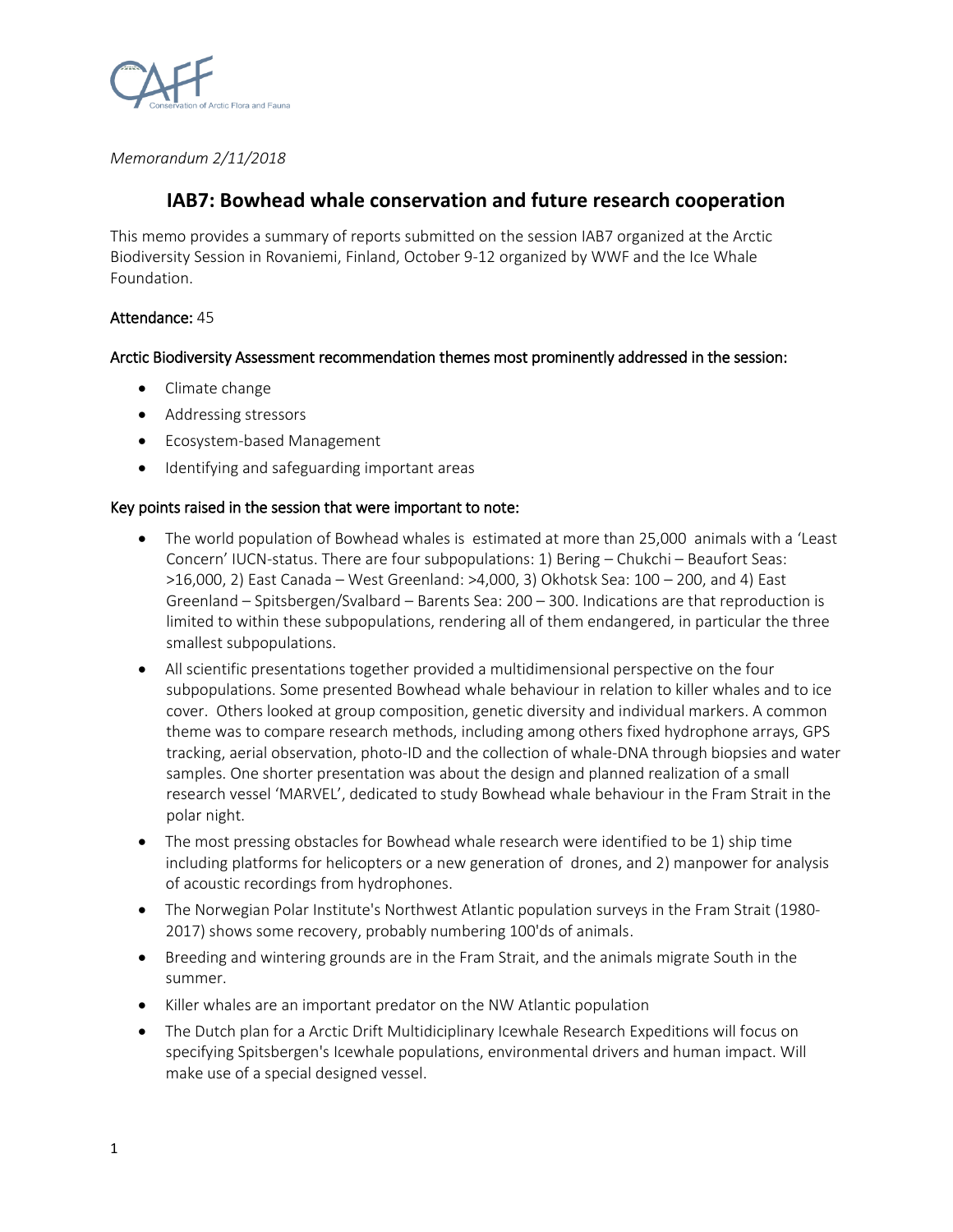

- FRontiers Arctic Monitoring (FRAM) explore using passive acoustic monitoring. So far showing the Bowheads mainly use the Fram Strait from October while most of the other species are there in summertime.
- East Canadian Western Greenland (ECWG) has plausible estimates of carrying capacity of 18000 animals, but hasn't shown exponential Growth: 1) carrying capacity has changed due to climate change, 2) Killer whale predation, and 3) severely altered ecosystem due to anthropogenic commercial harvesting and cannot return to the original system equilibrium.
- 2017 surveys in Northwest Waters of Greenland gives basis to estimate a population of 263 animals.
- Okotsk population lives in ice-free coditions during summer up to 250 days. Killer whale predation is serious in this area, mainly on calves but also animals up to 10 m length. Salmon farms are also a stressor.
- Environmental DNA (e-DNA) is being testing in the Disko Bay (Greenland). This Method may have a huge potential for future monitoring, but still needs a lot of testing

### Recommendations/actions identified for how to deal with the issues raised in the session:

- As ship-time is the most expensive element of Bowhead whale research, the major challenge for scientists is access to ship-time and the associated budget. Silent vessels – that are scarce - and high-flying aircraft as well as state-of-the-art drones launched from the shore or far-away ships do far better in locating Bowhead whales than noisy ships. Passive Acoustic Monitoring (PAM) with fixed hydrophones is another proven method that has resulted in remarkable findings but requires a lot of manpower for data gathering and analysis.
- Three-dimensional PAM with fixed atomic-clock-hydrophones that can be triangulated to determine the position of Bowhead whales relative to each other is a promising new approach. PAM does not disturb whales, but luck is needed for them to come into range. It will take a few years before the first data of 3D PAM can be collected and analysed by hand or semiautomatically, so the results remain to be seen.
- Environmental (e)DNA could serve as a complementary methodology if whale presence has been very recent and if sampling takes place in its 'footprint'. Biopsy sampling from helicopters is a proven method to obtain DNA.
- Cooperation between researchers is currently organized in an informal but adequate way within a consortium of seven countries that has been active for many years. This cooperation is open for additional organizations that work on Bowhead whale research. It avoids unnecessary research duplication and competition for funding and allows for joint fundraising in different alliances.
- Apart from the no-regret option of taking water samples for eDNA analysis, the utility of MARVEL (the planned Modular Arctic Research Vessel) sparked a discussion on the incentives for Bowhead whale research, with arguments in favor of fundamental curiosity driven science on one hand, and of applied research on the other, the latter with a view, among others, on advising the oil industry for which eDNA identification and acoustic monitoring may become promising methods to detect animals in close proximity.
- While in principle the application of PAM from a silent drifting MARVEL would allow for large areas of the dynamic drift ice zone to be searched for Bowhead whales, doubts where raised whether MARVEL would be able to locate Bowhead whales more successfully than the already proven PAM with fixed hydrophones.